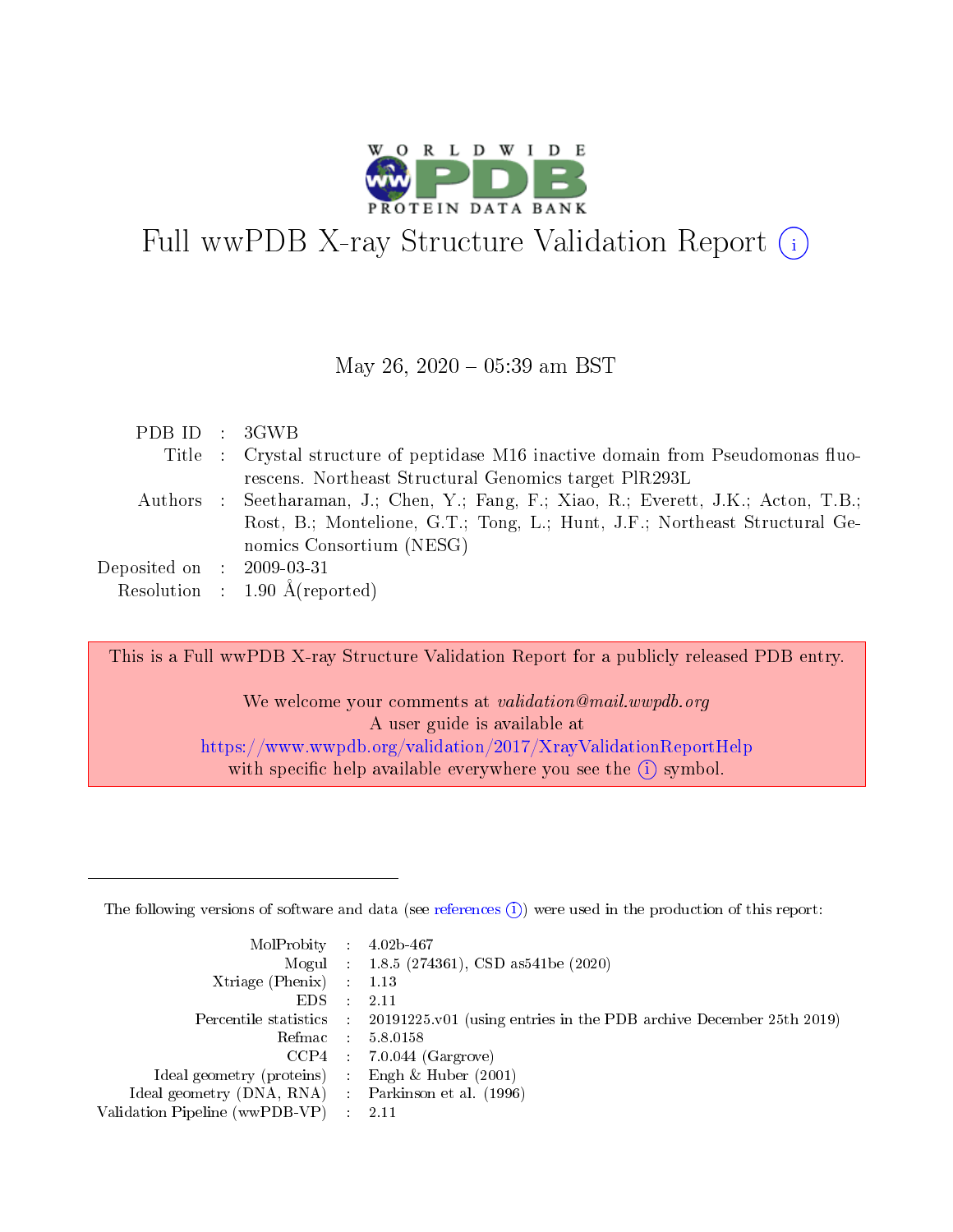# 1 [O](https://www.wwpdb.org/validation/2017/XrayValidationReportHelp#overall_quality)verall quality at a glance  $(i)$

The following experimental techniques were used to determine the structure: X-RAY DIFFRACTION

The reported resolution of this entry is 1.90 Å.

Percentile scores (ranging between 0-100) for global validation metrics of the entry are shown in the following graphic. The table shows the number of entries on which the scores are based.



| Metric                | Whole archive<br>$(\#\text{Entries})$ | Similar resolution<br>$(\#\text{Entries}, \text{resolution range}(\text{\AA}))$ |
|-----------------------|---------------------------------------|---------------------------------------------------------------------------------|
| $\kappa_{free}$       | 130704                                | $6207(1.90-1.90)$                                                               |
| Clashscore            | 141614                                | $6847(1.90-1.90)$                                                               |
| Ramachandran outliers | 138981                                | 6760 $(1.90-1.90)$                                                              |
| Sidechain outliers    | 138945                                | $(1.90\textrm{--}1.90)$<br>6760                                                 |

The table below summarises the geometric issues observed across the polymeric chains and their fit to the electron density. The red, orange, yellow and green segments on the lower bar indicate the fraction of residues that contain outliers for  $\geq=3$ , 2, 1 and 0 types of geometric quality criteria respectively. A grey segment represents the fraction of residues that are not modelled. The numeric value for each fraction is indicated below the corresponding segment, with a dot representing fractions  $\epsilon = 5\%$ 

| Mol | $\frac{1}{2}$ Chain   Length | Quality of chain |     |    |  |
|-----|------------------------------|------------------|-----|----|--|
|     | 434                          | 70%              | 24% | 5% |  |
|     | 434                          | 69%              | 25% | 5% |  |

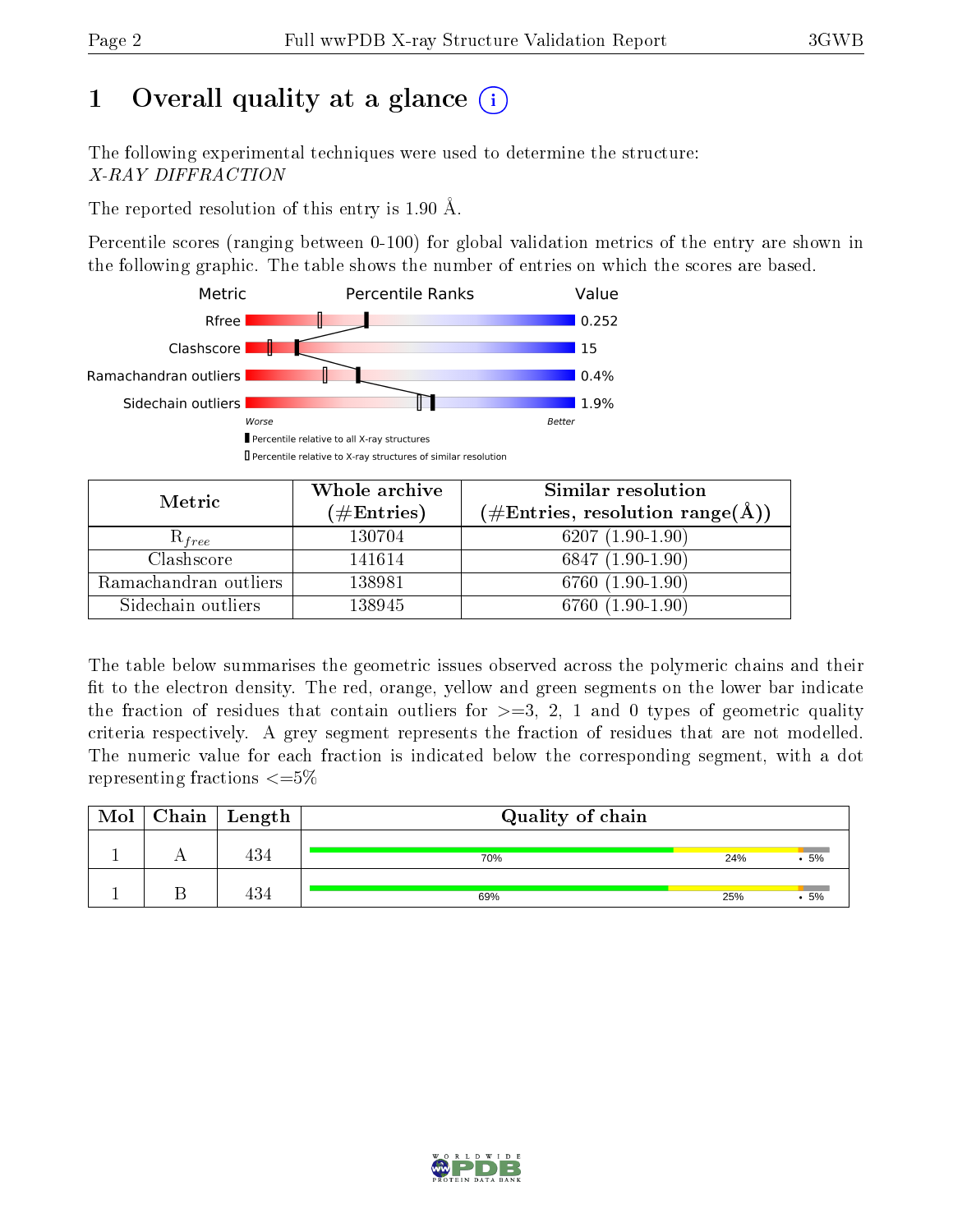# 2 Entry composition (i)

There are 2 unique types of molecules in this entry. The entry contains 6636 atoms, of which 0 are hydrogens and 0 are deuteriums.

In the tables below, the ZeroOcc column contains the number of atoms modelled with zero occupancy, the AltConf column contains the number of residues with at least one atom in alternate conformation and the Trace column contains the number of residues modelled with at most 2 atoms.

| $\text{Mol}$ |     | $\mid$ Chain $\mid$ Residues $\mid$ | Atoms       |             |     |  |      | $\text{ZeroOcc}$   AltConf   Trace |  |
|--------------|-----|-------------------------------------|-------------|-------------|-----|--|------|------------------------------------|--|
|              |     |                                     | Total C N O |             |     |  | - Se |                                    |  |
|              | 412 | 3074                                | 1941 529    |             | 590 |  |      |                                    |  |
|              |     |                                     |             | Total C N O |     |  | - Se |                                    |  |
|              | 412 | 3078                                | 1945        | 529         | 590 |  |      |                                    |  |

Molecule 1 is a protein called Peptidase M16 inactive domain family protein.

| Chain | Residue | Modelled   | Actual | Comment               | Reference  |
|-------|---------|------------|--------|-----------------------|------------|
| А     | 428     | <b>GLU</b> |        | <b>EXPRESSION TAG</b> | UNP Q4K4B6 |
| А     | 429     | <b>HIS</b> |        | <b>EXPRESSION TAG</b> | UNP Q4K4B6 |
| А     | 430     | <b>HIS</b> |        | <b>EXPRESSION TAG</b> | UNP Q4K4B6 |
| А     | 431     | HIS        |        | <b>EXPRESSION TAG</b> | UNP Q4K4B6 |
| A     | 432     | <b>HIS</b> |        | <b>EXPRESSION TAG</b> | UNP Q4K4B6 |
| А     | 433     | <b>HIS</b> |        | <b>EXPRESSION TAG</b> | UNP Q4K4B6 |
| А     | 434     | HIS        |        | <b>EXPRESSION TAG</b> | UNP Q4K4B6 |
| B     | 428     | GLU        |        | <b>EXPRESSION TAG</b> | UNP Q4K4B6 |
| B     | 429     | <b>HIS</b> |        | <b>EXPRESSION TAG</b> | UNP Q4K4B6 |
| B     | 430     | <b>HIS</b> |        | <b>EXPRESSION TAG</b> | UNP Q4K4B6 |
| B     | 431     | HIS        |        | <b>EXPRESSION TAG</b> | UNP Q4K4B6 |
| B     | 432     | <b>HIS</b> |        | <b>EXPRESSION TAG</b> | UNP Q4K4B6 |
| B     | 433     | HIS        |        | <b>EXPRESSION TAG</b> | UNP Q4K4B6 |
| B     | 434     | HIS        |        | <b>EXPRESSION TAG</b> | UNP Q4K4B6 |
|       |         |            |        |                       |            |

There are 14 discrepancies between the modelled and reference sequences:

• Molecule 2 is water.

|  | $Mol$   Chain   Residues | Atoms                 | ZeroOcc   AltConf |
|--|--------------------------|-----------------------|-------------------|
|  | 228                      | Total O<br>228<br>228 |                   |
|  | 256                      | Total<br>256<br>256   |                   |

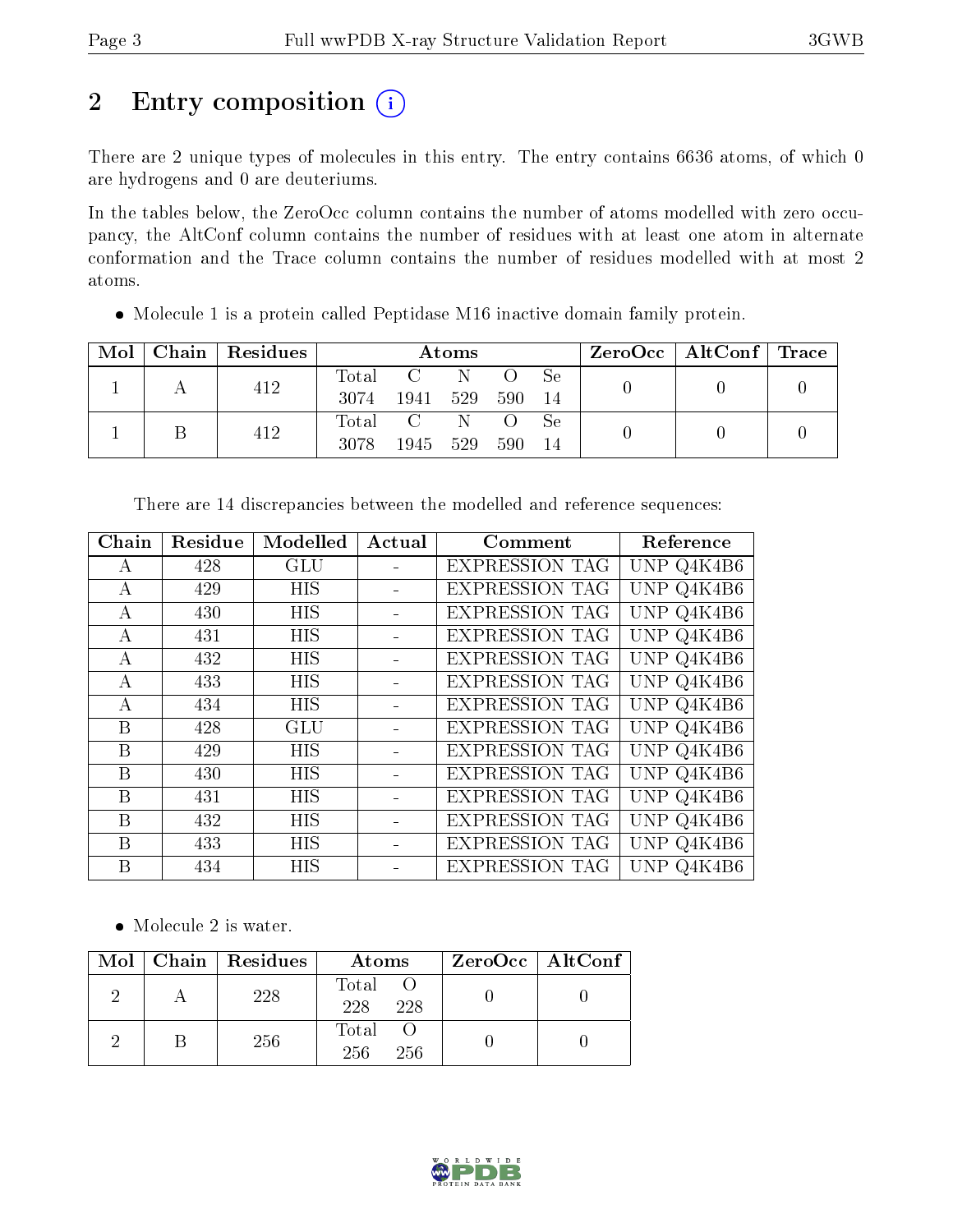# 3 Residue-property plots  $(i)$

These plots are drawn for all protein, RNA and DNA chains in the entry. The first graphic for a chain summarises the proportions of the various outlier classes displayed in the second graphic. The second graphic shows the sequence view annotated by issues in geometry. Residues are colorcoded according to the number of geometric quality criteria for which they contain at least one outlier: green  $= 0$ , yellow  $= 1$ , orange  $= 2$  and red  $= 3$  or more. Stretches of 2 or more consecutive residues without any outlier are shown as a green connector. Residues present in the sample, but not in the model, are shown in grey.

• Molecule 1: Peptidase M16 inactive domain family protein



• Molecule 1: Peptidase M16 inactive domain family protein



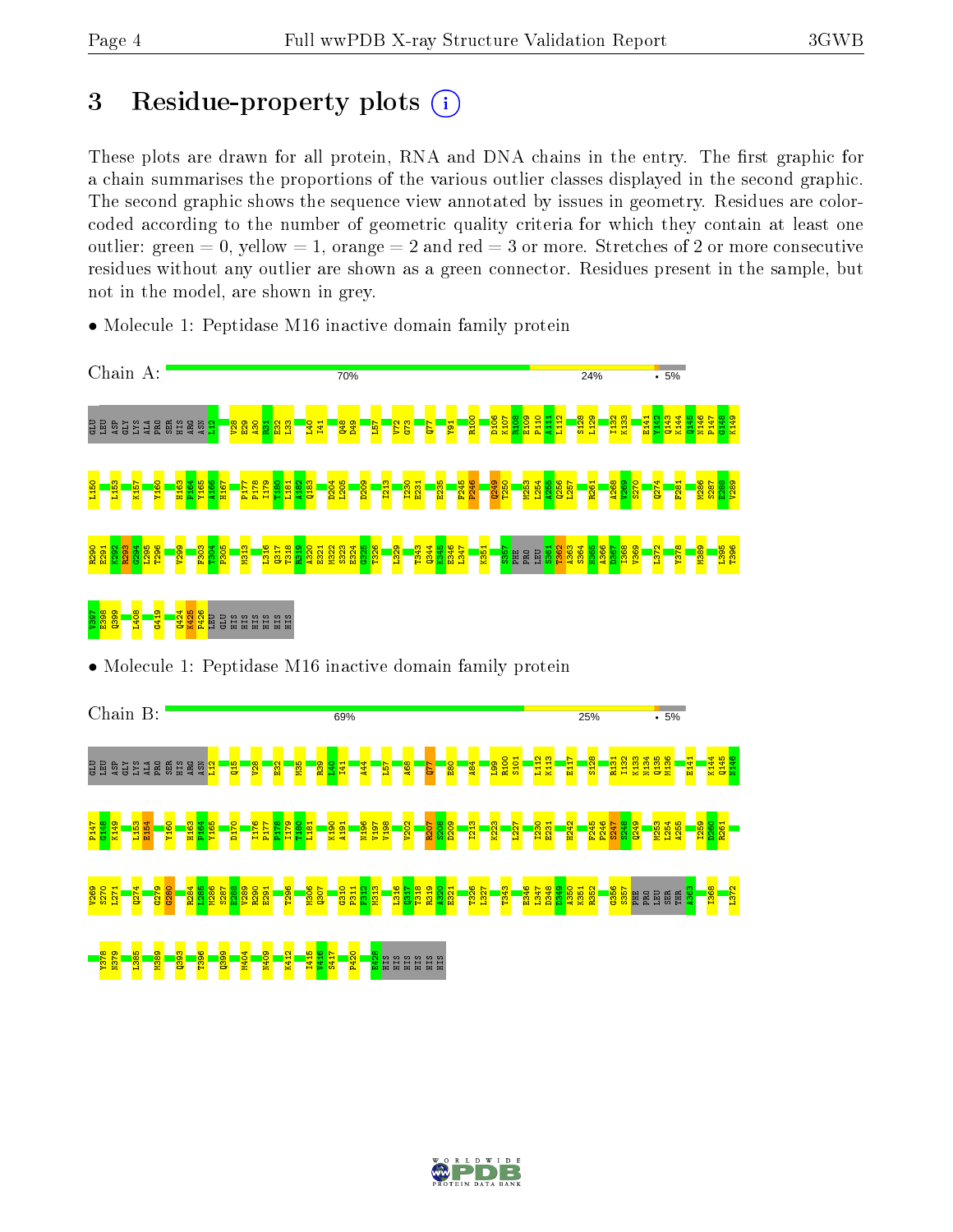# 4 Data and refinement statistics  $(i)$

| Property                                                                                      | Value                                               | Source                       |
|-----------------------------------------------------------------------------------------------|-----------------------------------------------------|------------------------------|
| Space group                                                                                   | C121                                                | Depositor                    |
| Cell constants                                                                                | $119.67$ Å<br>$64.84\text{\AA}$<br>114.97Å          | Depositor                    |
| a, b, c, $\alpha$ , $\beta$ , $\gamma$                                                        | $90.00^{\circ}$<br>$96.39^\circ$<br>$90.00^{\circ}$ |                              |
| Resolution $(A)$                                                                              | 50.00<br>1.90<br>$\equiv$ .                         | Depositor                    |
|                                                                                               | 33.83<br>$-1.89$                                    | <b>EDS</b>                   |
| % Data completeness                                                                           | $77.5(50.00-1.90)$                                  | Depositor                    |
| (in resolution range)                                                                         | 93.4 (33.83-1.89)                                   | <b>EDS</b>                   |
| $R_{merge}$                                                                                   | 0.08                                                | Depositor                    |
| $\mathrm{R}_{sym}$                                                                            | 0.07                                                | Depositor                    |
| $\langle I/\sigma(I) \rangle^{-1}$                                                            | 3.06 (at $1.89\text{\AA}$ )                         | Xtriage                      |
| Refinement program                                                                            | <b>CNS 1.2</b>                                      | Depositor                    |
|                                                                                               | 0.204<br>0.240<br>$\mathbf{A}$                      | Depositor                    |
| $R, R_{free}$                                                                                 | 0.217<br>0.252<br>$\frac{1}{2}$                     | DCC                          |
| $R_{free}$ test set                                                                           | 5077 reflections $(3.96\%)$                         | wwPDB-VP                     |
| Wilson B-factor $(A^2)$                                                                       | 16.4                                                | Xtriage                      |
| Anisotropy                                                                                    | 0.169                                               | Xtriage                      |
| $\overline {\rm Bulk}$ solvent $k_{sol} ( {\rm e}/\rm {\AA}^{3}), \, B_{sol} (\rm {\AA}^{2})$ | $0.39$ , 53.7                                       | <b>EDS</b>                   |
| $L$ -test for twinning <sup>2</sup>                                                           | $< L >$ = 0.48, $< L2 >$ = 0.31                     | Xtriage                      |
| <b>Estimated twinning fraction</b>                                                            | No twinning to report.                              | $\overline{\text{X}}$ triage |
| $\overline{F_o}, \overline{F_c}$ correlation                                                  | 0.90                                                | <b>EDS</b>                   |
| Total number of atoms                                                                         | 6636                                                | wwPDB-VP                     |
| Average B, all atoms $(A^2)$                                                                  | 20.0                                                | wwPDB-VP                     |

Xtriage's analysis on translational NCS is as follows: The largest off-origin peak in the Patterson function is  $4.32\%$  of the height of the origin peak. No significant pseudotranslation is detected.

<sup>&</sup>lt;sup>2</sup>Theoretical values of  $\langle |L| \rangle$ ,  $\langle L^2 \rangle$  for acentric reflections are 0.5, 0.333 respectively for untwinned datasets, and 0.375, 0.2 for perfectly twinned datasets.



<span id="page-4-1"></span><span id="page-4-0"></span><sup>1</sup> Intensities estimated from amplitudes.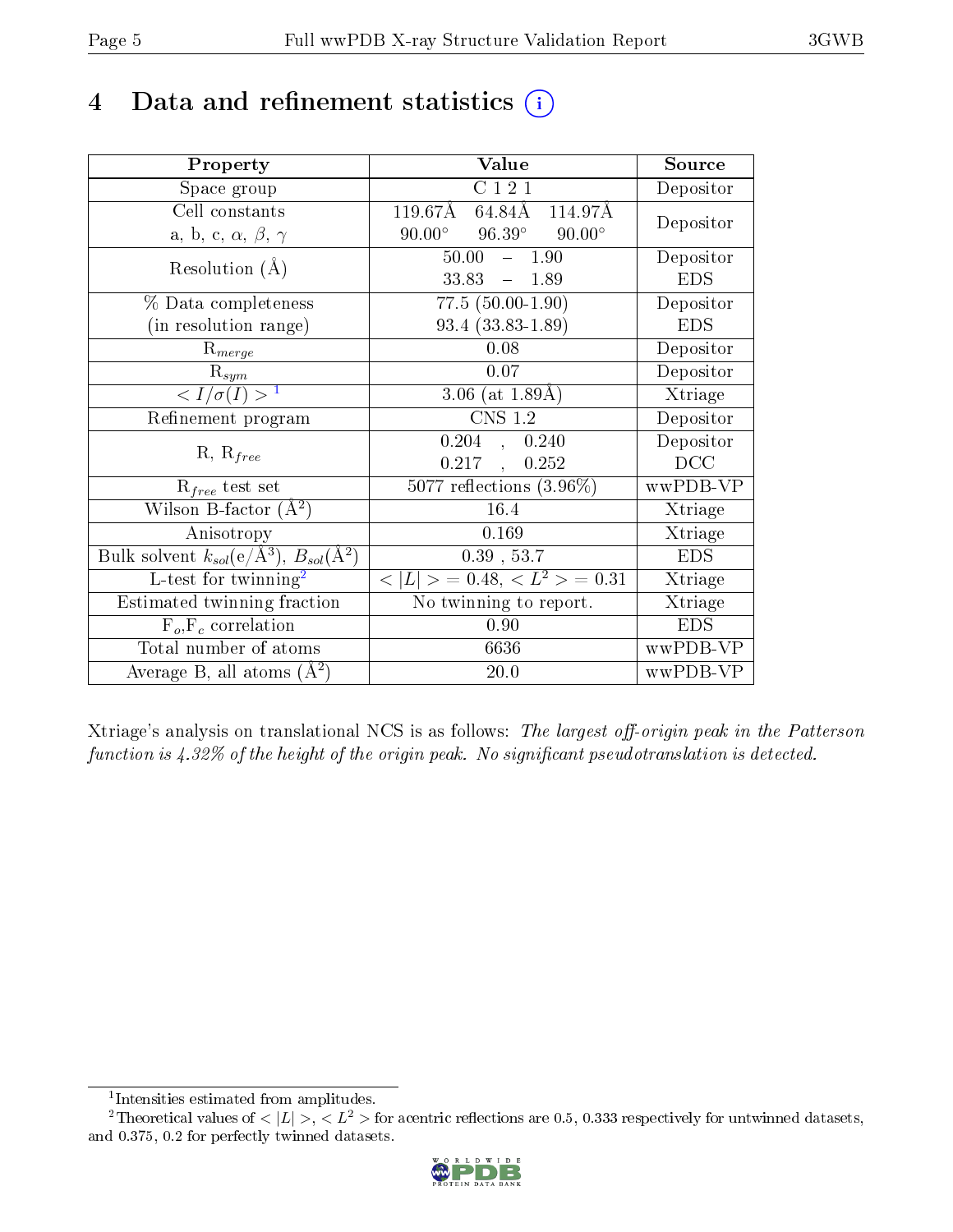# 5 Model quality  $(i)$

# 5.1 Standard geometry  $(i)$

The Z score for a bond length (or angle) is the number of standard deviations the observed value is removed from the expected value. A bond length (or angle) with  $|Z| > 5$  is considered an outlier worth inspection. RMSZ is the root-mean-square of all Z scores of the bond lengths (or angles).

| Mol | Chain |      | Bond lengths | Bond angles |                    |  |
|-----|-------|------|--------------|-------------|--------------------|--|
|     |       | RMSZ | # $ Z  > 5$  | RMSZ        | # Z  > 5           |  |
|     |       | 0.46 | 0/3113       | 0.59        | 0/4184             |  |
|     | B     | 0.46 | 0/3117       | 0.66        | $2/4189(0.0\%)$    |  |
| ΑĦ  | Αll   | 0.46 | 0/6230       | 0.63        | $2/8373$ $(0.0\%)$ |  |

There are no bond length outliers.

All (2) bond angle outliers are listed below:

| Mol | ⊤ Chain |     |       | $\Box$ Res $\mid$ Type $\mid$ Atoms |       | $\Box$ Observed $({}^o)$   Ideal $({}^o)$ |        |
|-----|---------|-----|-------|-------------------------------------|-------|-------------------------------------------|--------|
|     |         | 280 | . GLY | $\vdash$ N-CA-C $\vdash$            | 12.98 | 145.54                                    | 113.10 |
|     |         |     | GLY   | N-CA-C                              | 5.10  | 125.85                                    | 113.10 |

There are no chirality outliers.

There are no planarity outliers.

## $5.2$  Too-close contacts  $(i)$

In the following table, the Non-H and H(model) columns list the number of non-hydrogen atoms and hydrogen atoms in the chain respectively. The H(added) column lists the number of hydrogen atoms added and optimized by MolProbity. The Clashes column lists the number of clashes within the asymmetric unit, whereas Symm-Clashes lists symmetry related clashes.

|  |      |      |     | Mol   Chain   Non-H   H(model)   H(added)   Clashes   Symm-Clashes |
|--|------|------|-----|--------------------------------------------------------------------|
|  | 3074 | 3091 | 90  |                                                                    |
|  | 3078 | 3096 |     |                                                                    |
|  | 228  |      |     |                                                                    |
|  | 256  |      |     |                                                                    |
|  | 6636 | 6187 | 182 |                                                                    |

The all-atom clashscore is defined as the number of clashes found per 1000 atoms (including hydrogen atoms). The all-atom clashscore for this structure is 15.

All (182) close contacts within the same asymmetric unit are listed below, sorted by their clash

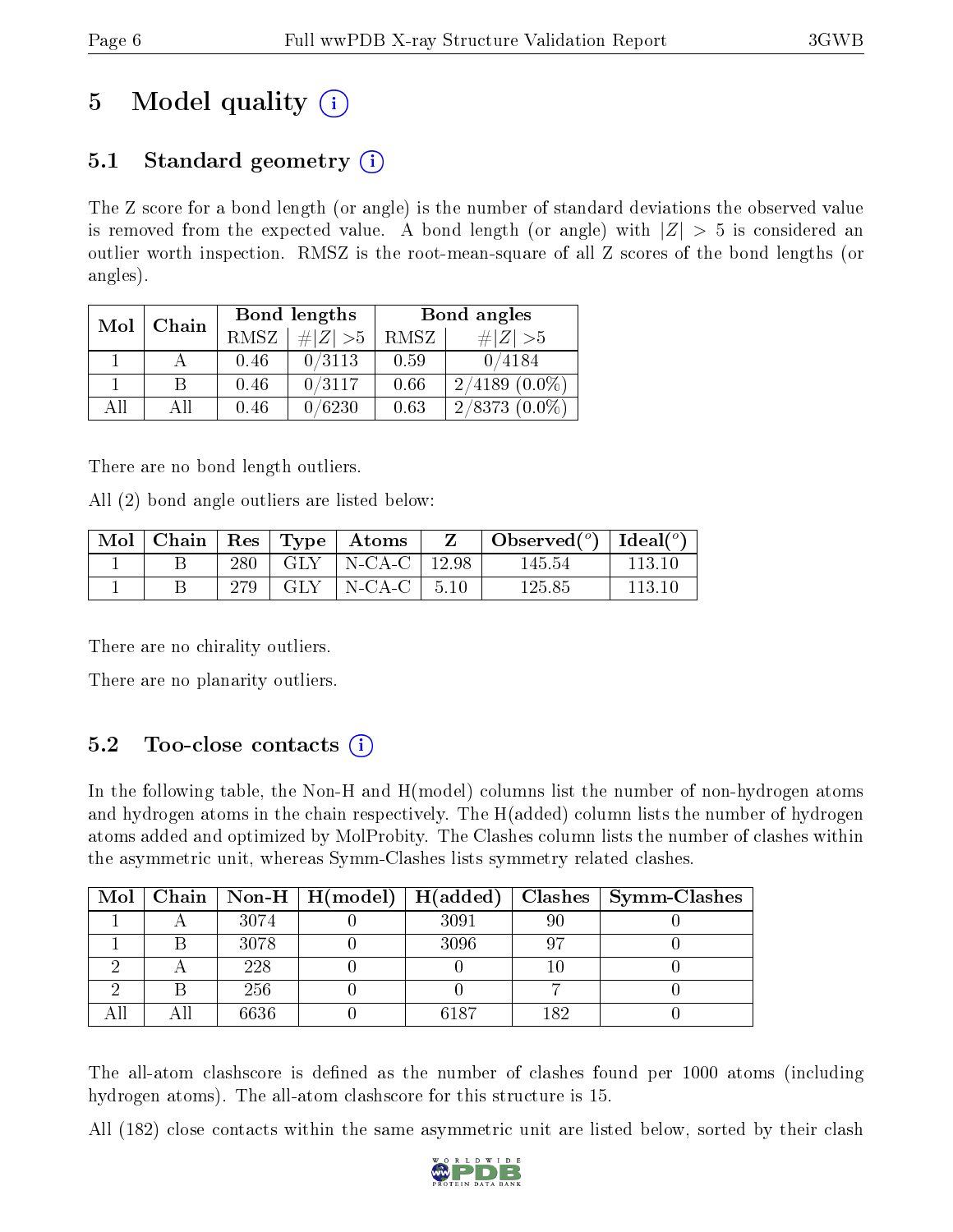magnitude.

|                                   | Atom-2                        | Interatomic    | Clash         |  |
|-----------------------------------|-------------------------------|----------------|---------------|--|
| Atom-1                            |                               | distance $(A)$ | overlap $(A)$ |  |
| 1: B:280: GLY:O                   | 1:B:286:MSE:HE3               | 1.64           | 0.96          |  |
| 1: A:141: GLU:HA                  | 1:A:144:LYS:HE2               | 1.50           | 0.90          |  |
| 1:B:404:MSE:HA                    | 1:B:404:MSE:HE2               | 1.51           | 0.90          |  |
| 1: A:324: GLU:OE2                 | 1: A: 424: GLN: HG3           | 1.74           | 0.88          |  |
| 1: A:246:PRO:HG2                  | 1:B:246:PRO:HB3               | 1.55           | 0.88          |  |
| 1:B:230:ILE:H                     | 1: B:307: GLN: NE2            | 1.74           | 0.84          |  |
| 1: A:143: GLN: HG2                | 1:A:149:LYS:HD2               | 1.62           | 0.81          |  |
| 1:B:190:LYS:HG2                   | 1:B:227:LEU:HD21              | 1.65           | 0.78          |  |
| 1: A:296:THR:HG21                 | 1: A:299: VAL: CG2            | 2.13           | 0.77          |  |
| 1:B:35:MSE:SE                     | 1:B:100:ARG:HH21              | 2.18           | 0.77          |  |
| 1:B:112:LEU:HD13                  | 1:B:213:ILE:HD12              | 1.67           | 0.76          |  |
| 1:B:141:GLU:O                     | 1:B:144:LYS:HG2               | 1.87           | 0.75          |  |
| $1:$ A:112:LEU:HD13               | 1:A:213:ILE:HD12              | 1.68           | 0.75          |  |
| 1: A:296:THR:HG21                 | 1:A:299:VAL:HG23              | 1.68           | 0.74          |  |
| 1:B:269:VAL:HG12                  | 1:B:404:MSE:HE3               | 1.72           | 0.72          |  |
| 1:B:15:GLN:NE2                    | 1:B:207:ARG:HG3               | 2.05           | 0.71          |  |
| 1:B:113:LYS:O                     | 1:B:117:GLU:HG3               | 1.92           | 0.70          |  |
| 1:B:270:SER:O                     | 1:B:274:GLN:HG3               | 1.94           | 0.68          |  |
| 1:B:149:LYS:O                     | 1:B:153:LEU:HD13              | 1.94           | 0.68          |  |
| 1: A:321: GLU:O                   | 1: A:322: MSE: HE2            | 1.94           | 0.67          |  |
| 1:B:147:PRO:HG3                   | 1:B:245:PHE:CD2               | 2.30           | 0.66          |  |
| 1:B:41:ILE:N                      | 1:B:41:ILE:HD12               | 2.10           | 0.66          |  |
| 1: A: 318: THR: HG21              | 1: A: 326: THR: HG21          | 1.76           | 0.66          |  |
| 1:B:348:ASP:O                     | 1:B:352:ARG:HG3               | 1.95           | 0.66          |  |
| 1: A: 177: PRO: HB2               | 1: A:178: PRO:HD3             | 1.79           | 0.65          |  |
| 1: A: 425: LYS:N                  | 1: A:426: PRO:HD3             | 2.12           | 0.65          |  |
| 1:A:249:GLN:HE21                  | 1: A:317: GLN: HG2            | 1.62           | 0.64          |  |
| 1:A:41:ILE:N                      | 1:A:41:ILE:HD12               | 2.13           | 0.64          |  |
| 1:B:128:SER:O                     | 1:B:132:ILE:HG12              | 1.97           | 0.64          |  |
| 1:B:254:LEU:HD22                  | 1:B:415:ILE:HG12              | 1.79           | 0.63          |  |
| 1: A:396:THR:OG1                  | 1: A:398: GLU: HG2            | 1.99           | 0.63          |  |
| 1:B:249:GLN:NE2                   | $1:B:319: \overline{ARG:HD3}$ | 2.15           | 0.62          |  |
| $1:A:287:\overline{\text{SER}:O}$ | 1:A:291:GLU:HB3               | 1.99           | 0.62          |  |
| 1:B:163:HIS:HE1                   | 1: B: 231: GLU:O              | 1.82           | 0.62          |  |
| 1:B:39:ARG:NH1                    | 2:B:436:HOH:O                 | 2.32           | 0.61          |  |
| 1: A:246:PRO:HG2                  | 1:B:246:PRO:CB                | 2.29           | 0.59          |  |
| 1:B:404:MSE:HA                    | 1:B:404:MSE:CE                | 2.27           | 0.59          |  |
| 1: A: 112: LEU: CD1               | 1:A:213:ILE:HD12              | 2.33           | 0.59          |  |
| 1:B:261:ARG:HG2                   | 1: B: 378: TYR: CD2           | 2.39           | 0.58          |  |
| 1:B:15:GLN:HE22                   | 1:B:207:ARG:HG3               | 1.67           | 0.57          |  |
| 1:B:247:SER:O                     | 1:B:420:PRO:HG3               | 2.04           | 0.57          |  |

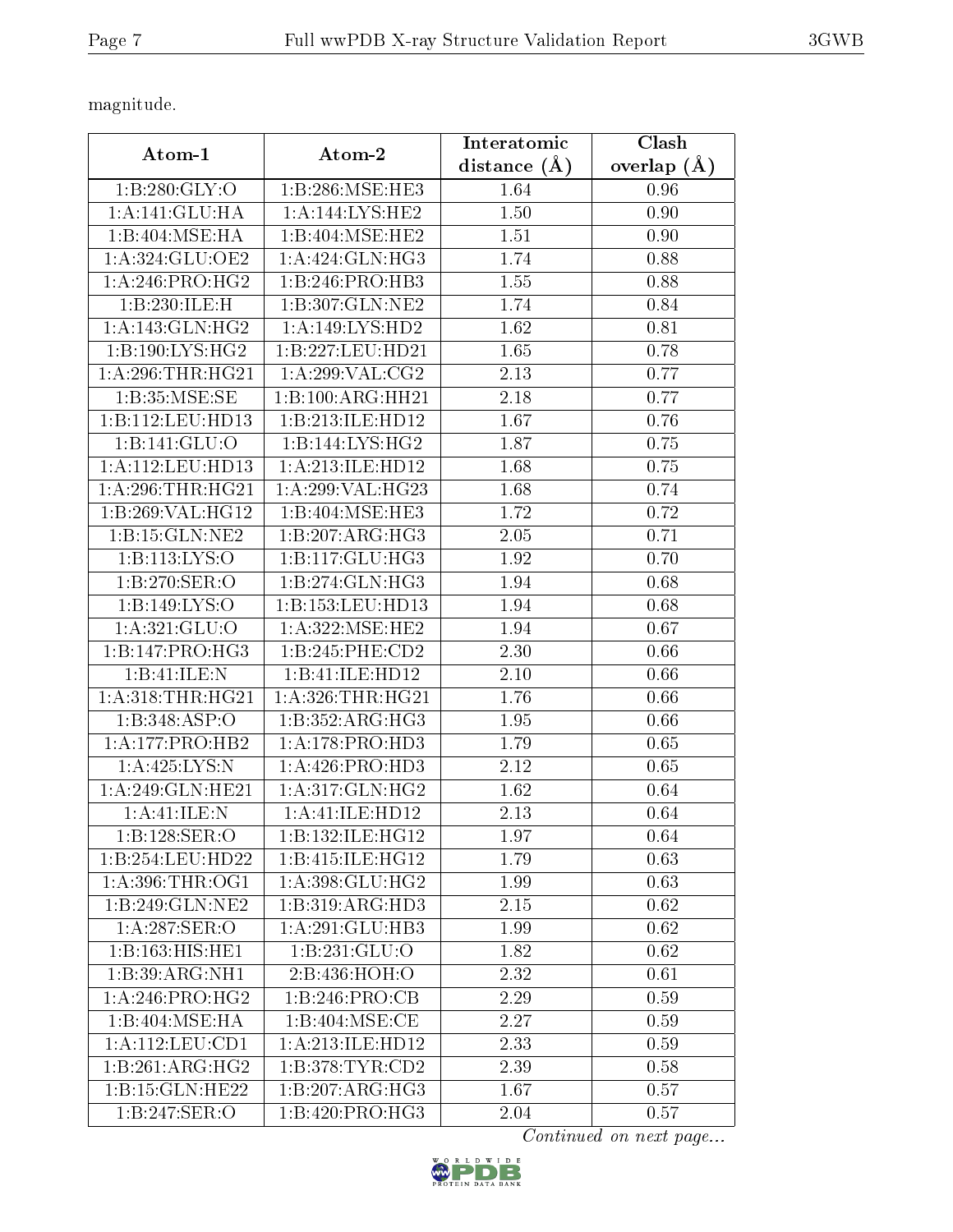| Comunaca jiom previous page       |                      | Interatomic    | $\overline{\text{Clash}}$ |
|-----------------------------------|----------------------|----------------|---------------------------|
| Atom-1                            | Atom-2               | distance $(A)$ | overlap $(A)$             |
| 1:A:28:VAL:HG23                   | 1:A:372:LEU:HD11     | 1.87           | 0.57                      |
| 1:B:230:ILE:H                     | 1:B:307:GLN:HE21     | 1.51           | 0.57                      |
| $1:$ A:250:THR:OG1                | 1:A:323:SER:HB3      | 2.04           | 0.57                      |
| $1:B:287:SER:H\overline{A}$       | 1:B:291:GLU:HB3      | 1.87           | 0.57                      |
| 1:A:293:ARG:NH2                   | 1:A:329:LEU:HD11     | 2.20           | 0.56                      |
| 1:A:347:LEU:HG                    | 1: A: 351: LYS: HD2  | 1.86           | 0.56                      |
| 1: A: 425: LYS:N                  | 1:A:426:PRO:CD       | 2.68           | 0.56                      |
| 1:B:230:ILE:H                     | 1:B:307:GLN:HE22     | 1.50           | 0.56                      |
| 1:A:235:GLU:OE1                   | 1:A:257:LEU:HD12     | 2.06           | 0.55                      |
| 1: A:250:THR:HG23                 | 1:A:320:ALA:HA       | 1.88           | 0.55                      |
| 1:A:163:HIS:HE1                   | 1: A: 231: GLU:O     | 1.89           | 0.54                      |
| 1:A:289:VAL:HG12                  | 1: A:296:THR:HG22    | 1.89           | 0.54                      |
| 1:B:271:LEU:HD12                  | 1:B:274:GLN:OE1      | 2.07           | 0.54                      |
| 1: A:73: GLY:O                    | 1:A:77:GLN:HG3       | 2.08           | 0.54                      |
| 1: A: 362: THR: OG1               | 1:B:77:GLN:NE2       | 2.41           | 0.54                      |
| 1:A:49:ASP:OD2                    | 1:A:167:HIS:HE1      | 1.91           | 0.54                      |
| 1:A:163:HIS:CD2                   | 1:A:165:TYR:H        | 2.26           | 0.53                      |
| 1:B:181:LEU:HD12                  | 1:B:181:LEU:H        | 1.74           | 0.53                      |
| 1: A:48: GLN: NE2                 | 1:A:230:ILE:HD11     | 2.24           | 0.53                      |
| 1:A:100:ARG:HH11                  | 1:A:100:ARG:HB2      | 1.73           | 0.53                      |
| 1: A:209: ASP:O                   | 1:A:213:ILE:HG12     | 2.08           | 0.53                      |
| 1:B:409:ASN:HB3                   | 1:B:412:LYS:CG       | 2.39           | 0.53                      |
| 1: A: 424: GLN: HG2               | 2:A:662:HOH:O        | 2.09           | 0.53                      |
| 1:B:112:LEU:CD1                   | 1:B:213:ILE:HD12     | 2.39           | 0.53                      |
| 1:A:295:LEU:O                     | 1: A:318:THR:HG22    | 2.07           | 0.53                      |
| 1: A: 425: LYS: O                 | $1:$ A:425:LYS:HG2   | 2.09           | 0.53                      |
| 1:B:153:LEU:HD12                  | 2:B:655:HOH:O        | 2.08           | 0.52                      |
| 1: A:324: GLU:CD                  | 1:A:424:GLN:HG3      | 2.29           | 0.52                      |
| 1: A:303: PHE: C                  | 1:A:305:PRO:HD3      | 2.30           | 0.52                      |
| 1:B:57:LEU:CD2                    | 1:B:136:MSE:HE2      | 2.40           | 0.51                      |
| 1: A: 153: LEU: O                 | 1: A: 157: LYS: HG3  | 2.09           | 0.51                      |
| 1:B:318:THR:HG21                  | 1:B:326:THR:HG21     | 1.92           | 0.51                      |
| 1:B:176:ILE:HB                    | 1:B:177:PRO:HD3      | 1.92           | 0.51                      |
| 1:B:196:ASN:ND2                   | 1:B:227:LEU:H        | 2.09           | 0.51                      |
| 1:B:163:HIS:CD2                   | 1:B:165:TYR:H        | 2.27           | 0.51                      |
| 1:B:255:ALA:HB2                   | 1:B:313:MSE:HG2      | 1.92           | 0.51                      |
| 1:B:246:PRO:O                     | 1:B:247:SER:HB2      | 2.11           | 0.51                      |
| $1:A:128:\overline{\text{SER}:O}$ | 1: A: 132: ILE: HG12 | 2.11           | 0.50                      |
| 1: A:29: GLU:HG3                  | 1: A:205:LEU:O       | 2.10           | 0.50                      |
| $1:A:160:TYR:H\overline{B3}$      | 1:A:163:HIS:HB3      | 1.93           | 0.50                      |
| 1:B:249:GLN:HE22                  | 1:B:319:ARG:HD3      | 1.76           | 0.50                      |

Continued from previous page.

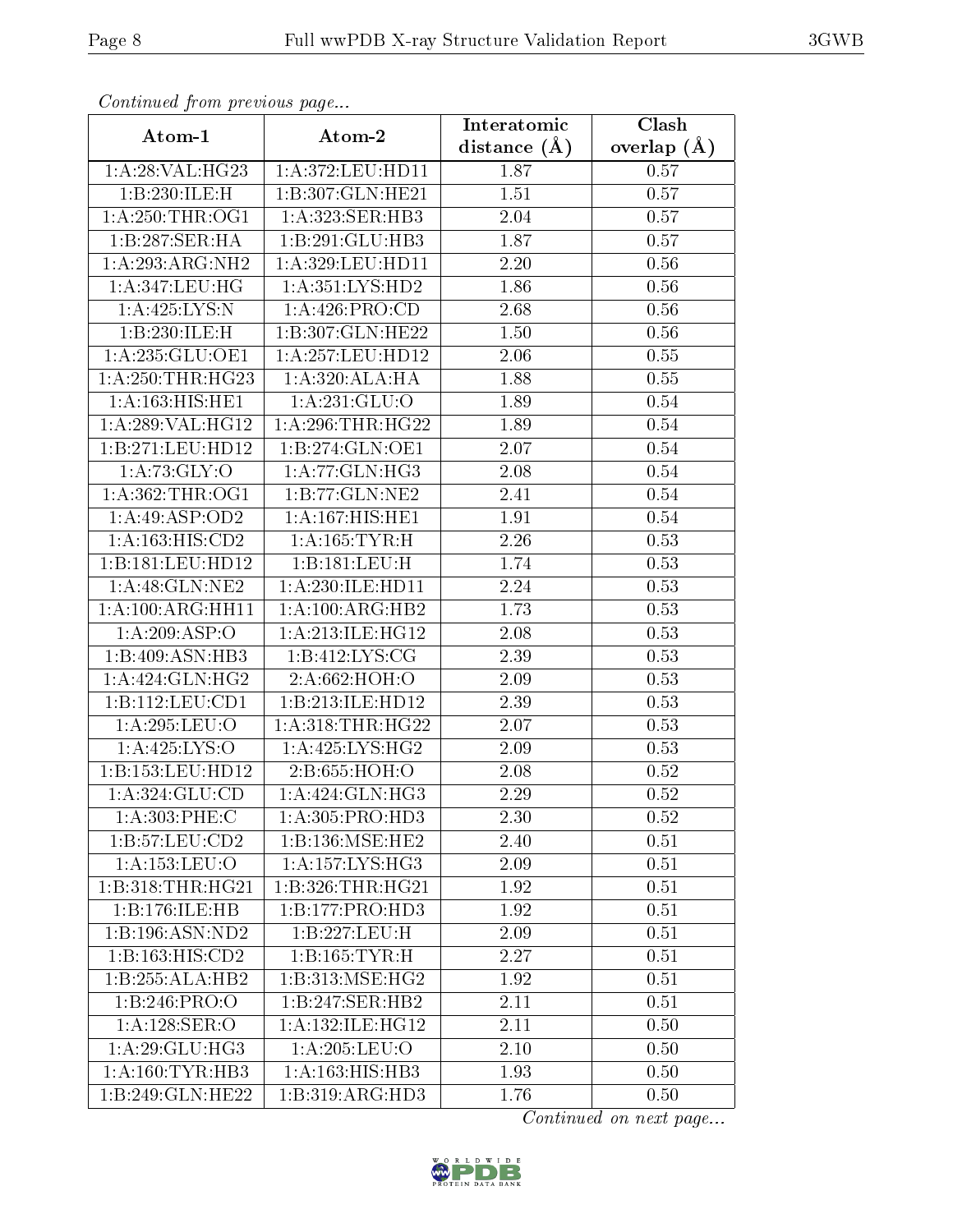| Continuea from previous page |                                       | Interatomic    | Clash         |
|------------------------------|---------------------------------------|----------------|---------------|
| Atom-1                       | Atom-2                                | distance $(A)$ | overlap $(A)$ |
| 1:B:132:ILE:HG22             | 1:B:136:MSE:HE3                       | 1.92           | 0.49          |
| 1: A: 163: HIS: HD2          | 1: A: 165: TYR:H                      | 1.60           | 0.49          |
| 1:B:209:ASP:O                | 1:B:213:ILE:HG12                      | 2.12           | 0.49          |
| 1:B:396:THR:HG23             | 1:B:399:GLN:HE21                      | 1.78           | 0.49          |
| 1:A:30:ALA:HB1               | 1:A:32:GLU:OE1                        | 2.12           | 0.49          |
| 1:B:409:ASN:HB3              | 1:B:412:LYS:HG3                       | 1.94           | 0.49          |
| 1:A:167:HIS:HD2              | 2:A:534:HOH:O                         | 1.95           | 0.49          |
| 1:A:100:ARG:NH1              | 1:A:100:ARG:HB2                       | 2.29           | 0.48          |
| 1:B:80:GLU:HG3               | 2:B:634:HOH:O                         | 2.13           | 0.48          |
| 1: A:146: ASN:CG             | 1:A:149:LYS:HG3                       | 2.33           | 0.48          |
| 1:B:385:LEU:O                | 1:B:389:MSE:HG2                       | 2.13           | 0.48          |
| 1:B:28:VAL:HG23              | 1:B:372:LEU:HD11                      | 1.96           | 0.48          |
| 1:B:254:LEU:HD21             | 1:B:327:LEU:CD1                       | 2.43           | 0.48          |
| 1:B:253:MSE:C                | 1:B:254:LEU:HD23                      | 2.34           | 0.48          |
| 1:B:284:ARG:HD3              | 1:B:346:GLU:OE2                       | 2.14           | 0.48          |
| 1:B:44:ALA:HB2               | 1:B:191:ALA:HB1                       | 1.95           | 0.48          |
| 1: A:343:THR:OG1             | 1: A:346: GLU:HG3                     | 2.14           | 0.47          |
| $1:A:261:ARG:H\overline{G2}$ | 1: A:378: TYR: CD2                    | 2.49           | 0.47          |
| 1:B:181:LEU:HD12             | 1:B:181:LEU:N                         | 2.30           | 0.47          |
| 1:A:363:ALA:HB3              | 1:A:368:ILE:HD11                      | 1.96           | 0.47          |
| 1:B:154:GLU:OE1              | 1:B:154:GLU:HA                        | 2.15           | 0.47          |
| 1:B:197:VAL:HG22             | 1:B:198:VAL:N                         | 2.29           | 0.47          |
| 1:B:254:LEU:CD2              | 1:B:415:ILE:HG23                      | 2.44           | 0.47          |
| 1:A:408:LEU:HD22             | 2:A:660:HOH:O                         | 2.14           | 0.47          |
| 1:B:286:MSE:O                | 1:B:290:ARG:HB3                       | 2.14           | 0.47          |
| 1:A:290:ARG:HE               | 1:B:134:ASN:ND2                       | 2.13           | 0.47          |
| 1:B:351:LYS:HB3              | 1:B:393:GLN:OE1                       | 2.14           | 0.47          |
| 1:A:147:PRO:HG3              | 1:A:245:PHE:CD2                       | $2.50\,$       | 0.46          |
| 1:A:129:LEU:O                | 1:A:133:LYS:HG3                       | 2.15           | 0.46          |
| 1:A:270:SER:O                | 1:A:274:GLN:HG3                       | 2.15           | 0.46          |
| 1:B:133:LYS:NZ               | 1:B:179:ILE:HB                        | 2.30           | 0.46          |
| 1:B:223:LYS:HD2              | 2:B:522:HOH:O                         | 2.16           | 0.46          |
| 1:B:289:VAL:HG12             | 1:B:296:THR:HG22                      | 1.97           | 0.46          |
| 1: A:321: GLU:CD             | 1: A:425: LYS: HE3                    | 2.36           | 0.46          |
| 1: A:322: MSE:CE             | 1: A:425: LYS:HB3                     | 2.46           | 0.46          |
| 1:B:163:HIS:HD2              | 1:B:165:TYR:H                         | 1.64           | 0.46          |
| 1:B:242:HIS:HD2              | 1: B: 417: SER: OG                    | 1.99           | 0.46          |
| 1:A:109:GLU:HB2              | $1:A:110:P\overline{\mathrm{RO:HD3}}$ | 1.97           | 0.46          |
| 1:B:343:THR:OG1              | 1:B:346:GLU:HG3                       | 2.16           | 0.46          |
| 1:B:254:LEU:HD21             | 1:B:327:LEU:HD11                      | 1.98           | 0.45          |
| 1: A:317: GLN: NE2           | 1:B:145:GLN:HE22                      | 2.15           | 0.45          |

Continued from previous page.

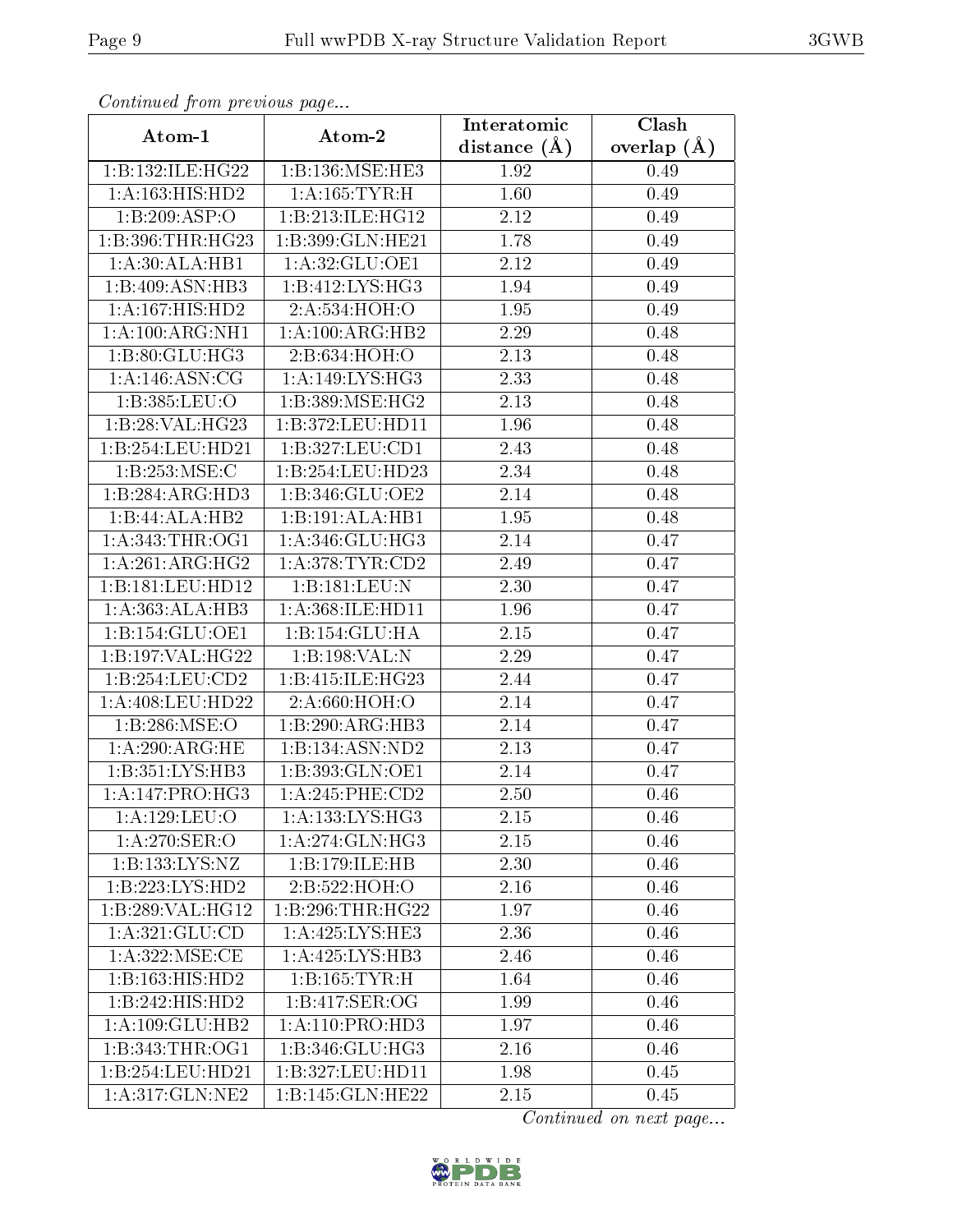| сонинией јтот ртеvious раде |                     | Interatomic    | Clash         |
|-----------------------------|---------------------|----------------|---------------|
| Atom-1                      | Atom-2              | distance $(A)$ | overlap $(A)$ |
| 1:B:259:ILE:HD13            | 1:B:269:VAL:HG21    | 1.99           | 0.45          |
| 1: A:396:THR:OG1            | 1:A:399:GLN:HG3     | 2.16           | 0.45          |
| 1: A:268:ALA:HA             | 1:A:395:LEU:HD13    | 1.99           | 0.45          |
| 1:A:129:LEU:HD22            | 1:A:181:LEU:HD23    | 1.99           | 0.45          |
| 1: B:280: GLY:O             | 1: B:286: MSE:CE    | 2.52           | 0.45          |
| 1:B:41:ILE:N                | 1:B:41:ILE:CD1      | 2.80           | 0.45          |
| 1:B:147:PRO:HG3             | 1:B:245:PHE:CE2     | 2.52           | 0.45          |
| 1:B:68:ALA:HA               | 2:B:551:HOH:O       | 2.17           | 0.45          |
| 1:A:321:GLU:OE2             | 1:A:425:LYS:HE3     | 2.16           | 0.44          |
| 1:B:132:ILE:CG2             | 1:B:136:MSE:HE3     | 2.47           | 0.44          |
| 1:B:287:SER:O               | 1:B:291:GLU:HB3     | $2.17\,$       | 0.44          |
| 1:A:254:LEU:HD12            | 1: A:254:LEU: N     | 2.32           | 0.44          |
| 1:A:41:ILE:N                | 1: A: 41: ILE: CD1  | 2.81           | 0.44          |
| 1: A:256: GLN:NE2           | 2:A:660:HOH:O       | 2.50           | 0.44          |
| 1:B:213:ILE:HD11            | 2:B:495:HOH:O       | 2.17           | 0.44          |
| 1:A:253:MSE:HE2             | 1: A:313:MSE:SE     | 2.68           | 0.44          |
| 1: B: 356: GLY:O            | 1:B:357:SER:HB3     | 2.17           | 0.44          |
| 1: A:91:TYR:HB2             | 2:A:530:HOH:O       | 2.17           | 0.44          |
| 1:A:153:LEU:HD23            | 2:A:533:HOH:O       | 2.17           | 0.43          |
| 1: A:250:THR:HG22           | 1: A:419: GLY:HA3   | 1.99           | 0.43          |
| 1:B:269:VAL:HG12            | 1:B:404:MSE:CE      | 2.46           | 0.43          |
| 1:B:149:LYS:HE3             | 1:B:153:LEU:HD11    | 2.00           | 0.43          |
| 1: A:250:THR:CG2            | 1:A:320:ALA:HA      | 2.49           | 0.43          |
| 1: B: 356: GLY:O            | 1:B:357:SER:CB      | 2.66           | 0.43          |
| 1:B:352:ARG:HG2             | 1:B:352:ARG:HH11    | 1.84           | 0.43          |
| 1:B:160:TYR:HB3             | 1:B:163:HIS:HB3     | 2.02           | 0.42          |
| 1:B:321:GLU:HG2             | 2:B:534:HOH:O       | 2.18           | 0.42          |
| 1:A:144:LYS:HA              | $1:$ A:150:LEU:HD21 | 2.00           | 0.42          |
| 1: A:179: ILE: HA           | 1:A:183:GLN:OE1     | 2.20           | 0.42          |
| 1:B:57:LEU:HD13             | 1:B:170:ASP:HA      | 2.01           | 0.42          |
| 1:B:15:GLN:HE21             | 1:B:207:ARG:HH11    | 1.67           | 0.42          |
| 1: A:321: GLU:OE1           | 1: A:425: LYS: HE3  | 2.20           | 0.42          |
| 1: A:426: PRO:HG2           | 2:A:448:HOH:O       | 2.20           | 0.42          |
| 1:A:72:VAL:HG13             | 1:A:73:GLY:N        | 2.33           | 0.42          |
| 1:B:35:MSE:HE3              | 1:B:35:MSE:HB2      | 1.90           | 0.42          |
| 1:A:100:ARG:HD3             | 2:A:592:HOH:O       | 2.18           | 0.42          |
| 1:A:177:PRO:CB              | 1: A:178: PRO:HD3   | 2.44           | 0.42          |
| 1:A:299:VAL:HG22            | 1:A:316:LEU:CB      | 2.48           | 0.42          |
| 1:B:245:PHE:CD1             | 1:B:246:PRO:HD2     | 2.54           | 0.42          |
| 1: A:296:THR:CG2            | $1:$ A:299:VAL:HG23 | 2.46           | 0.41          |
| 1: A:40: LEU: C             | 1:A:41:ILE:HD12     | 2.39           | 0.41          |

Continued from previous page.

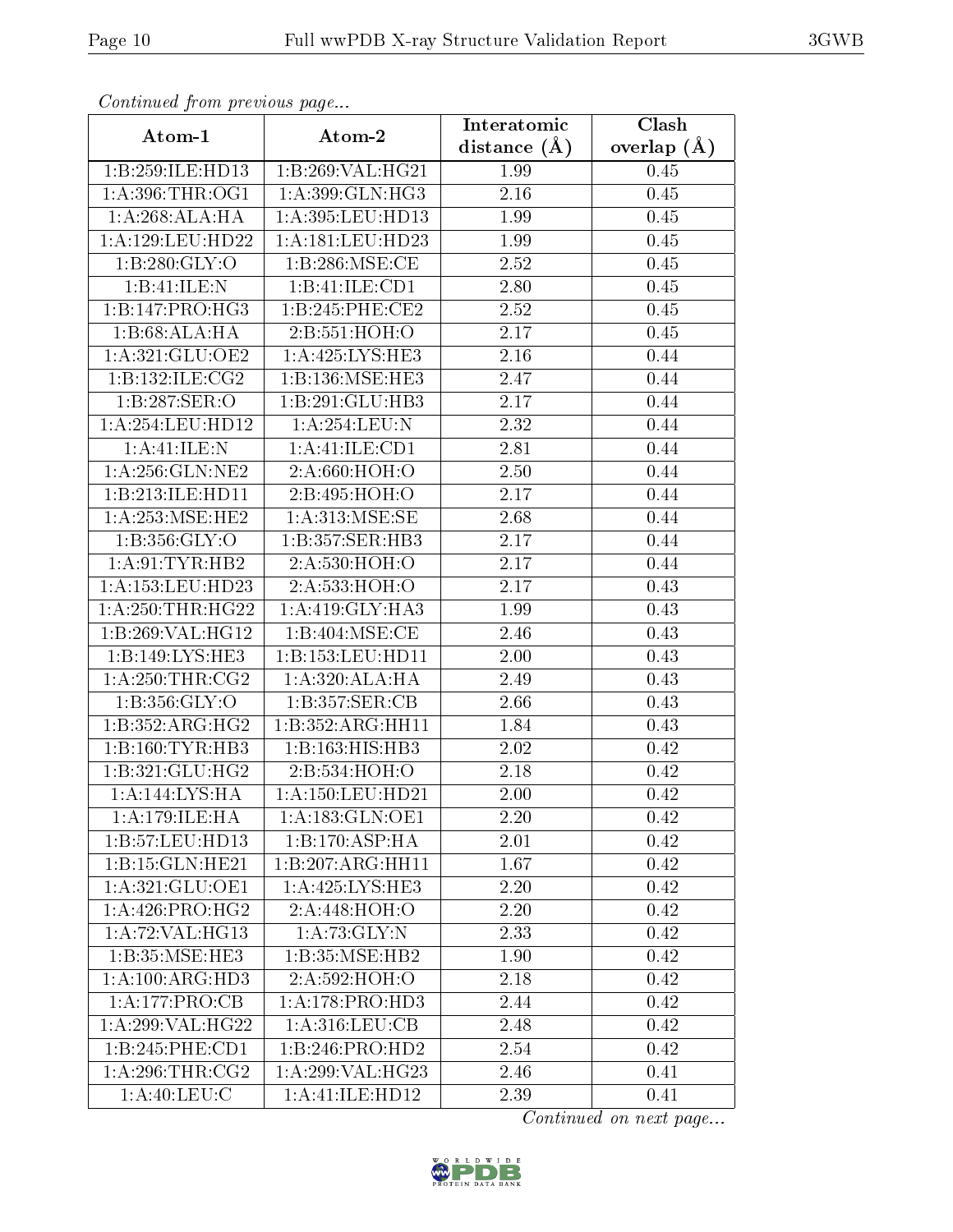| Atom-1           | Atom-2               | Interatomic<br>distance $(A)$ | Clash<br>overlap $(A)$ |
|------------------|----------------------|-------------------------------|------------------------|
| 1: B:32: GLU:CD  | 1:B:32:GLU:H         | 2.24                          | 0.41                   |
| 1: A:366: ALA:O  | 1:A:369:VAL:HG12     | 2.20                          | 0.41                   |
| 1:B:306:MSE:HE3  | 1:B:310:GLY:HA2      | 2.02                          | 0.41                   |
| 1:A:106:ASP:OD2  | 1: A: 107: LYS: HE3  | 2.21                          | 0.41                   |
| 1:B:84:ALA:HB1   | 1:B:99:LEU:HD11      | 2.02                          | 0.41                   |
| 1: A:268:ALA:HA  | 1: A:395:LEU:CD1     | 2.51                          | 0.41                   |
| 1:B:347:LEU:O    | 1:B:350:ALA:HB3      | 2.20                          | 0.41                   |
| 1: A: 363:ALA:CB | 1: A: 368: ILE: HD11 | 2.50                          | 0.41                   |
| 1:B:131:ARG:O    | 1: B: 135: GLN: HG3  | 2.21                          | 0.41                   |
| 1: A: 33: LEU: O | 1:A:204:ASP:HB2      | 2.21                          | 0.40                   |
| 1:B:132:ILE:O    | 1:B:136:MSE:HG3      | 2.21                          | 0.40                   |
| 1:B:202:VAL:HG21 | 1:B:368:ILE:HG22     | 2.02                          | 0.40                   |
| 1:A:344:GLN:NE2  | 2:A:446:HOH:O        | 2.40                          | 0.40                   |
| 1:B:306:MSE:HE2  | 1:B:311:PRO:HD2      | 2.03                          | 0.40                   |
| 1: A:281:PHE:HD1 | 1: A:286:MSE:HE3     | 1.86                          | 0.40                   |
| 1:A:299:VAL:HG22 | 1: A:316:LEU:HB2     | 2.03                          | 0.40                   |
| 1:A:364:SER:HB2  | 2:A:498:HOH:O        | 2.21                          | 0.40                   |
| 1:B:254:LEU:HD22 | 1:B:415:ILE:HG23     | 2.03                          | 0.40                   |

Continued from previous page...

There are no symmetry-related clashes.

#### 5.3 Torsion angles  $(i)$

#### 5.3.1 Protein backbone (i)

In the following table, the Percentiles column shows the percent Ramachandran outliers of the chain as a percentile score with respect to all X-ray entries followed by that with respect to entries of similar resolution.

The Analysed column shows the number of residues for which the backbone conformation was analysed, and the total number of residues.

| Mol | Chain | Analysed                      | Favoured   Allowed   Outliers |           |          | $\mid$ Percentiles |
|-----|-------|-------------------------------|-------------------------------|-----------|----------|--------------------|
|     |       | $408/434$ (94\%)   398 (98\%) |                               | 8 (2\%)   | $2(0\%)$ | 29<br>18           |
|     |       | $408/434$ (94\%)   397 (97\%) |                               | $10(2\%)$ | $1(0\%)$ | 38<br>47           |
| All | All   | $816/868$ (94\%)   795 (97\%) |                               | $18(2\%)$ | $3(0\%)$ | 24<br>$\sqrt{34}$  |

All (3) Ramachandran outliers are listed below:

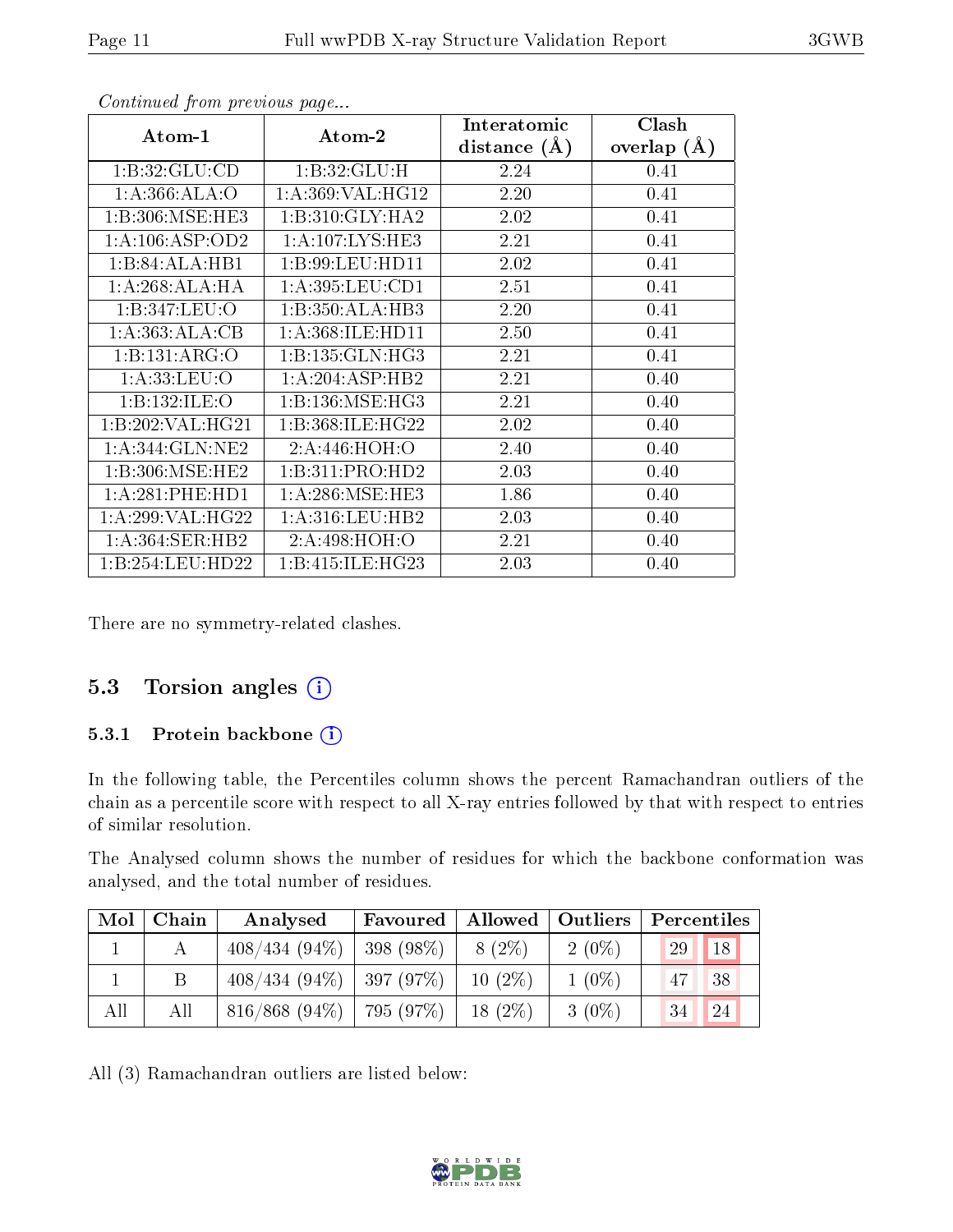| Mol | Chain | Res | Type |
|-----|-------|-----|------|
|     |       | 247 | SER. |
|     |       | 246 | PRO  |
|     |       | 425 |      |

#### 5.3.2 Protein sidechains  $(i)$

In the following table, the Percentiles column shows the percent sidechain outliers of the chain as a percentile score with respect to all X-ray entries followed by that with respect to entries of similar resolution.

The Analysed column shows the number of residues for which the sidechain conformation was analysed, and the total number of residues.

| Mol | Chain | Analysed         | Rotameric   Outliers |           | Percentiles |
|-----|-------|------------------|----------------------|-----------|-------------|
|     |       | $316/322(98\%)$  | $311(98\%)$          | $5(2\%)$  | 60<br>62    |
|     |       | $316/322(98\%)$  | 309 $(98\%)$         | 7(2%)     | 47<br>52    |
| All | All   | $632/644$ (98\%) | 620 $(98\%)$         | $12(2\%)$ | 53<br>57    |

All (12) residues with a non-rotameric sidechain are listed below:

| Mol          | Chain          | Res | $_{\rm Type}$ |
|--------------|----------------|-----|---------------|
| 1            | А              | 57  | LEU           |
| 1            | А              | 249 | <b>GLN</b>    |
| $\mathbf 1$  | А              | 293 | ARG           |
| $\mathbf{1}$ | $\overline{A}$ | 362 | THR           |
| 1            | $\overline{A}$ | 389 | <b>MSE</b>    |
| 1            | В              | 12  | LEU           |
| $\mathbf{1}$ | В              | 77  | <b>GLN</b>    |
| $\mathbf{1}$ | В              | 101 | SER           |
| 1            | В              | 154 | GLU           |
| 1            | В              | 207 | <b>ARG</b>    |
| 1            | В              | 316 | LEU           |
|              | R              | 379 | <b>ASN</b>    |

Some sidechains can be flipped to improve hydrogen bonding and reduce clashes. All (26) such sidechains are listed below:

| Mol | Chain | Res | Type       |
|-----|-------|-----|------------|
|     |       | 48  | <b>GLN</b> |
|     |       | 88  | <b>ASN</b> |
|     |       | 163 | HIS        |
|     |       | 167 | НIS        |

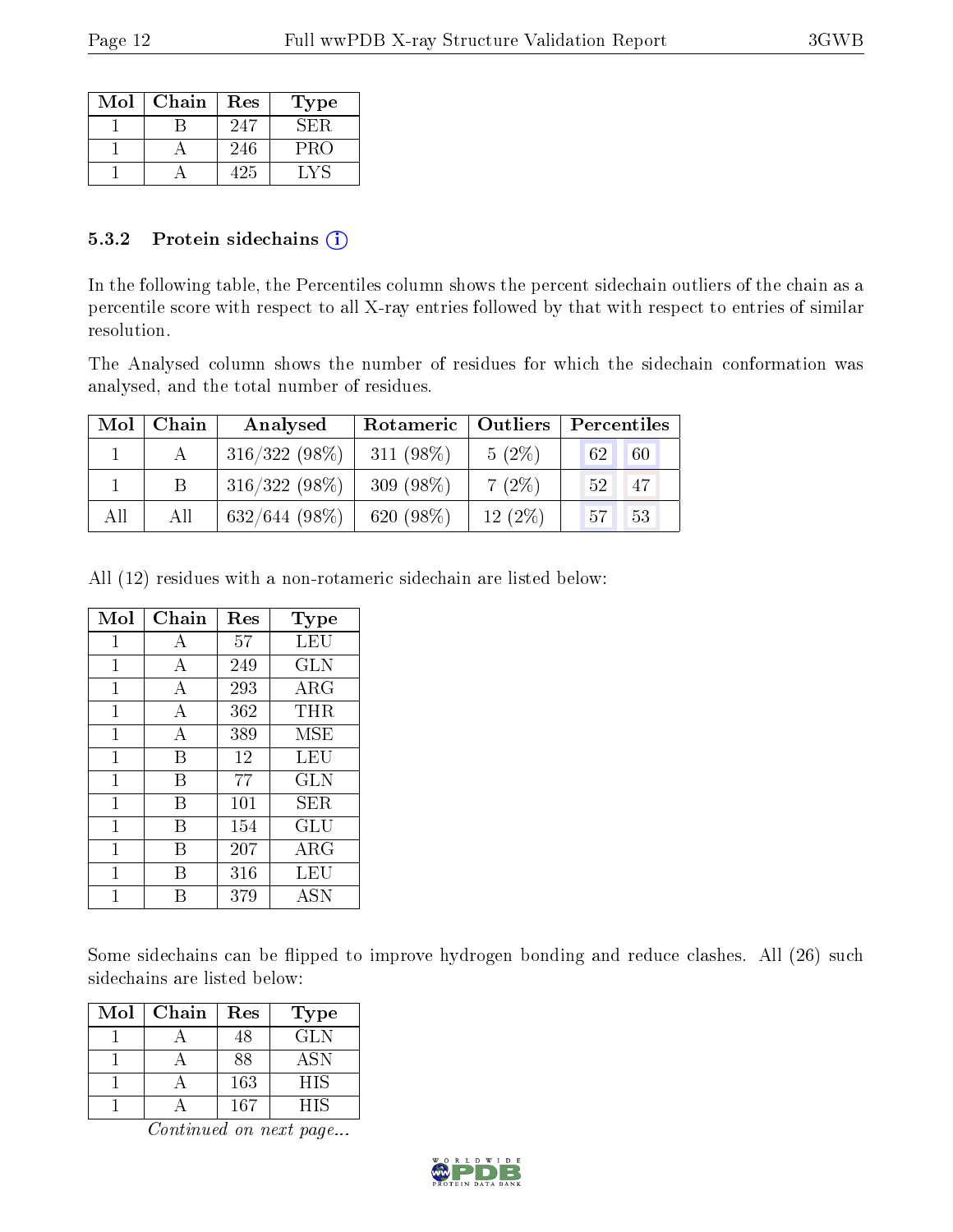|                         |                         |                  | ັ                         |
|-------------------------|-------------------------|------------------|---------------------------|
| $\overline{\text{Mol}}$ | Chain                   | Res              | Type                      |
| $\mathbf 1$             | $\boldsymbol{A}$        | 249              | <b>GLN</b>                |
| $\mathbf{1}$            | $\overline{A}$          | 273              | <b>ASN</b>                |
| $\overline{1}$          | $\overline{A}$          | 317              | $\overline{\text{GLN}}$   |
| $\overline{1}$          | $\overline{A}$          | 331              | <b>GLN</b>                |
| $\overline{1}$          | $\overline{A}$          | 344              | <b>GLN</b>                |
| $\mathbf{1}$            | $\overline{\rm A}$      | $39\overline{1}$ | <b>GLN</b>                |
| $\mathbf{1}$            | $\overline{\rm A}$      | 405              | <b>ASN</b>                |
| $\mathbf{1}$            | $\overline{\text{B}}$   | $\overline{15}$  | GLN                       |
| $\overline{1}$          | $\, {\bf B}$            | 77               | <b>GLN</b>                |
| $\mathbf{1}$            | B                       | $\overline{1}34$ | $\overline{\mathrm{ASN}}$ |
| $\overline{1}$          | $\overline{B}$          | 145              | $\overline{\text{GLN}}$   |
| $\mathbf{1}$            | B                       | 163              | <b>HIS</b>                |
| $\overline{1}$          | $\boldsymbol{B}$        | 183              | <b>GLN</b>                |
| $\mathbf{1}$            | B                       | 196              | <b>ASN</b>                |
| $\mathbf{1}$            | B                       | 242              | <b>HIS</b>                |
| $\mathbf{1}$            | $\overline{\mathrm{B}}$ | 249              | $\overline{\text{GLN}}$   |
| $\overline{1}$          | $\overline{\mathrm{B}}$ | 273              | $\overline{\mathrm{ASN}}$ |
| $\mathbf{1}$            | B                       | 307              | <b>GLN</b>                |
| $\mathbf{1}$            | $\boldsymbol{B}$        | 317              | <b>GLN</b>                |
| $\mathbf{1}$            | B                       | 371              | <b>GLN</b>                |
| $\overline{1}$          | $\, {\bf B}$            | 399              | <b>GLN</b>                |
| $\overline{1}$          | $\overline{\mathrm{B}}$ | $\overline{405}$ | $\overline{\mathrm{ASN}}$ |

Continued from previous page...

#### 5.3.3 RNA [O](https://www.wwpdb.org/validation/2017/XrayValidationReportHelp#rna)i

There are no RNA molecules in this entry.

### 5.4 Non-standard residues in protein, DNA, RNA chains (i)

There are no non-standard protein/DNA/RNA residues in this entry.

#### 5.5 Carbohydrates (i)

There are no carbohydrates in this entry.

### 5.6 Ligand geometry (i)

There are no ligands in this entry.

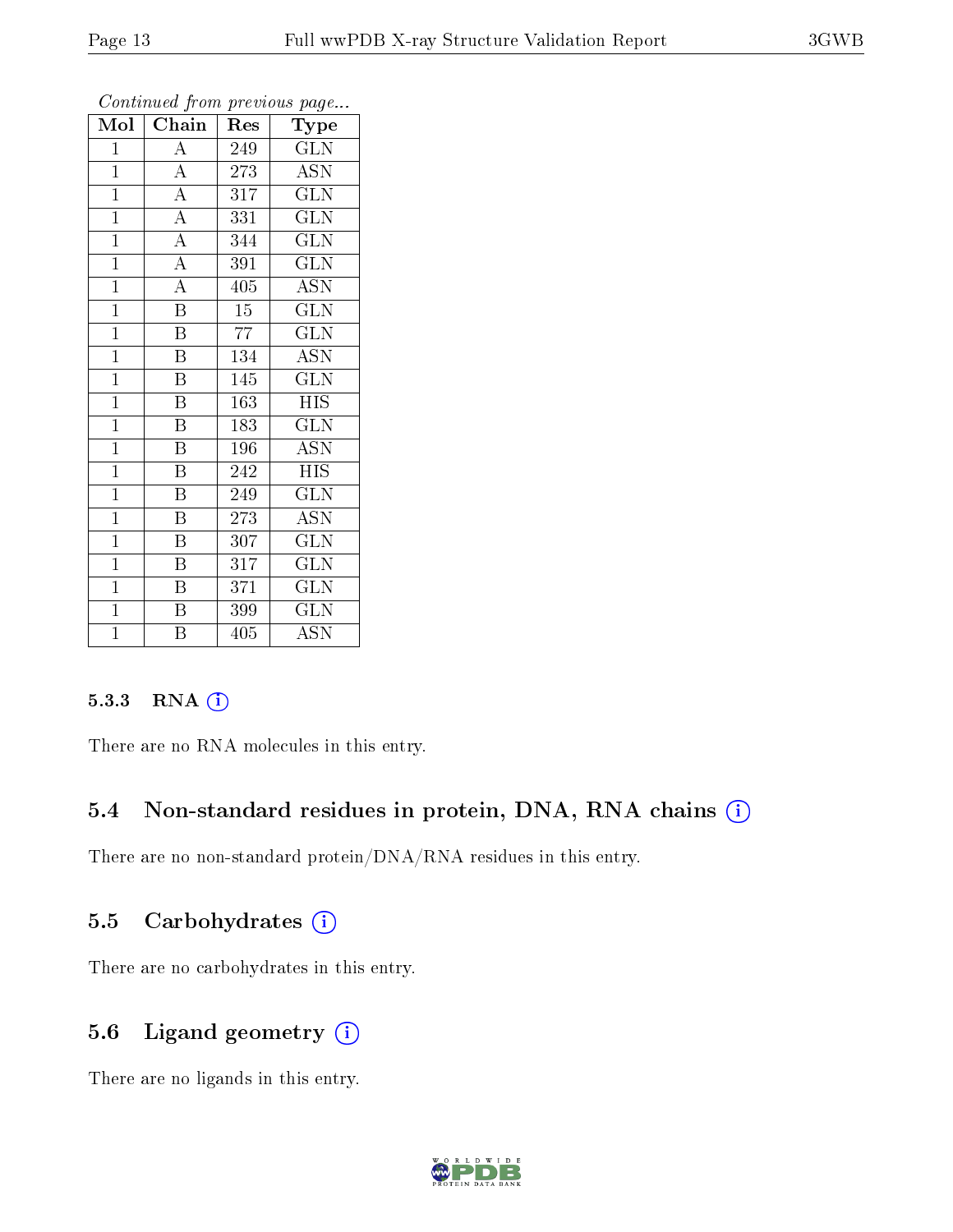# 5.7 [O](https://www.wwpdb.org/validation/2017/XrayValidationReportHelp#nonstandard_residues_and_ligands)ther polymers (i)

There are no such residues in this entry.

# 5.8 Polymer linkage issues (i)

There are no chain breaks in this entry.